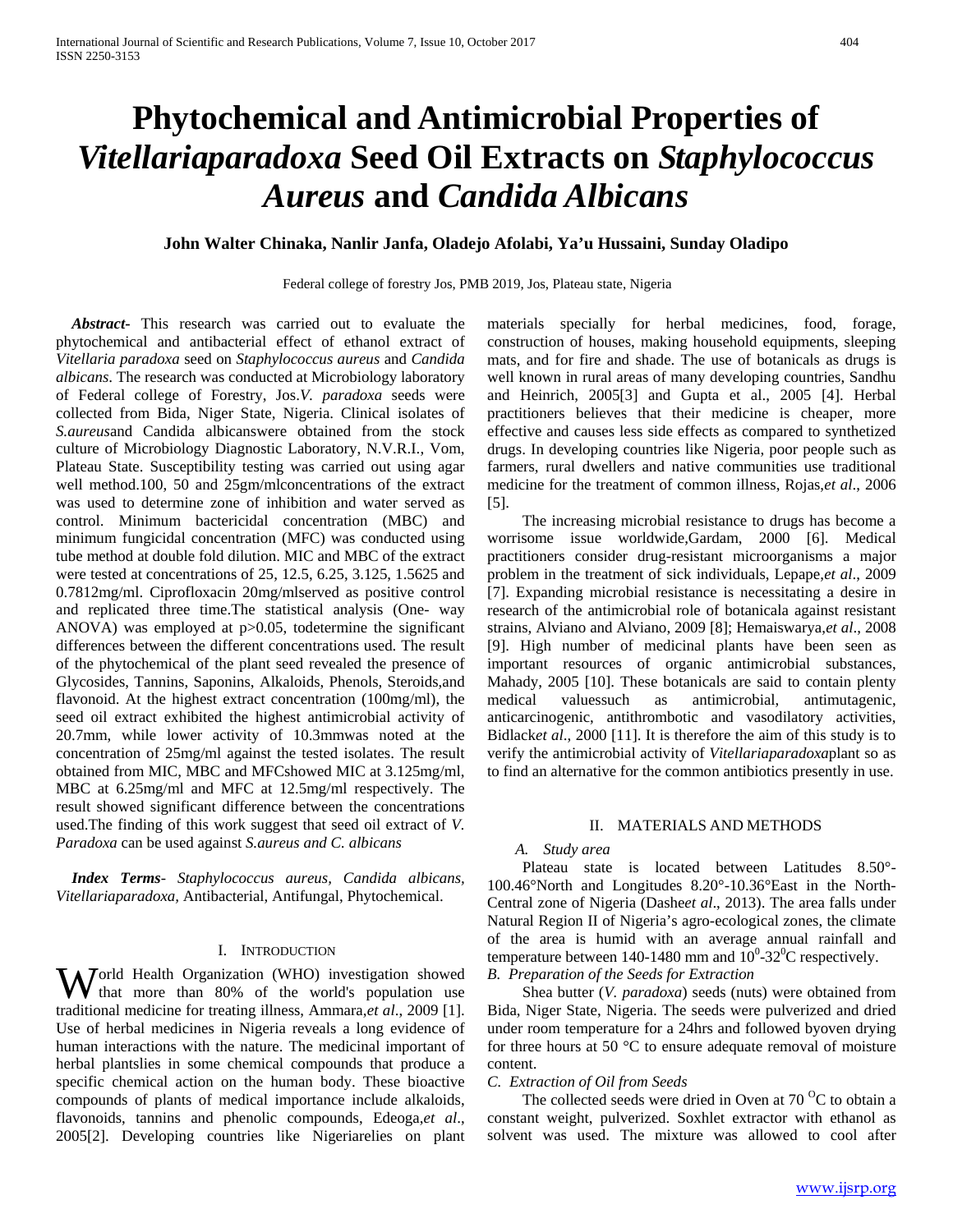extraction, followed by filtration to remove solid particles. The resideu was concentrated under vacuum in a rotary evaporator, Akpan,*et al*., 2005 [12]. The obtained oil undergophysicochemical analysis to detect physical and chemical properties of the extracted seed oil. Standard reagents were used all through.

# *D. Gum removal and Purification*

 This was done according to the method of Akpan, *et al*. 2005 [12]. The extracted oil was subjected to  $60^{\circ}$ C heating, followed by addition of activated carbon(purchased from the market) into the heated oil, this causes oil to change colour. Thedecolorized oil was mixed with sterilizeddistilled water thoroughly and subjected to heating again at  $60^{\circ}$ C, stirred thoroughlyfor 15 minutes, sieved, cooled and the residue on the filter paper was discarded. The oil finally obtained was transferred into a 50ml conical flask and kept in a refrigerator until needed.

# *E. Preparation of Ethanolic Extracts*

 *V. paradoxa* seed oil extract (100g) was introduced into an air-tight sterile jars containing 100 ml of the solvent (95% ethanol) and kept on a shaker (150 rpm) with uniform shaking for 24 hours at  $25^{\circ}$ C. The ethanol containing the extracts was removed using muslin cloth and followed with Whatman no. 1 filter paper respectively. Further extraction of the powdered samples was done with same volume of 95% ethanol, separated and filtered two more times. The filtrates from each round of extraction were combined and were evaporated to dryness in small, open - mouth jars and then packed in separate clean dry bottles and kept at 25°C until need, Ajijolakewu and Awarun, 2015 [13]. **Figure 1: Ethanolic extract**



# *F. Quantitative analysis*

 For the separation of various fraction, 350g of *Vitelallariaparadoxa* seed oil extract was dissolved in 300ml of 70% ethanol and allowed to stand 24 hours in a separating funnel clipped to a stand. The tap was then opened to allow the dissolved extract to drain into an evaporating dish. The filtrate was concentrated to dryness at  $60^{\circ}$ C using a water bath until the liquid portion was removed. About 25.3g of dried solid portion obtained was re-dissolved in 250ml of distilled water and shaken vigorously. The suspension was filtered and the filtrate used for separation into various phytochemical fractions. Glycoside fraction was extracted with 5% KOH in n-butanol, saponin was extracted with 10% HCL in n-butanol while alkaloid was extracted in chloroform. Flavonoid were obtained from the aqueous fraction of glycoside, saponin and alkaloid.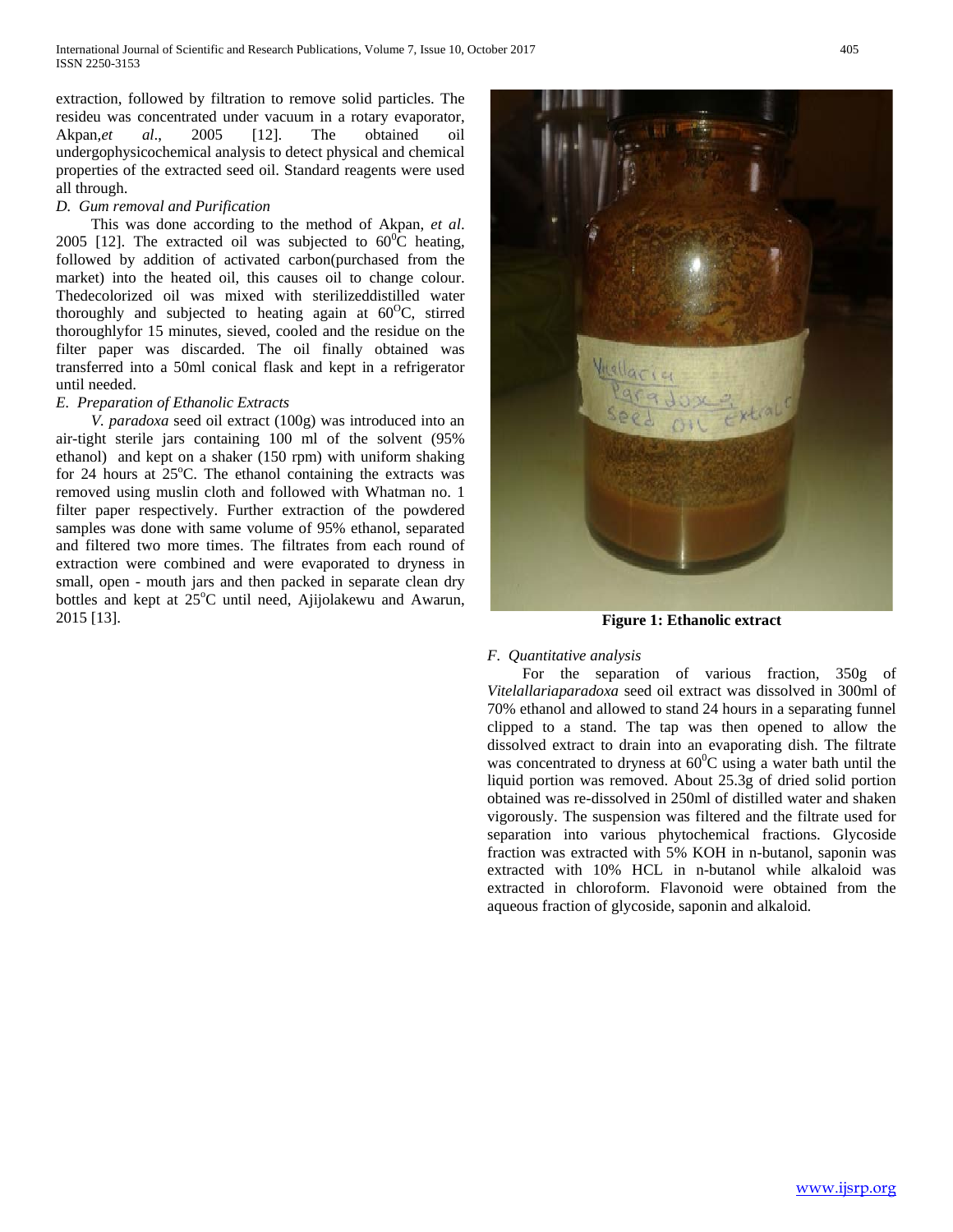

**Figure 2: Quantitative analysis test.**

## *G. Sterility of Extracts*

 Each of the extracts was examined for sterility. This was carried out by making serial dilution of 1 g of each extract  $10^{-1}$ to 10-6 . Ten microliters (10 μl) of the samplewere inoculated aseptically on the sterilized Nutrient Agar plates and incubated at 37 °C for 24 hours. The incubated media plates were observed for microbial growth. Absence of microbial growth on the media plate indicated sterility. Sterile extracts were used to test for antimicrobial study.

# *H. Sources of Bacterial and Fungal Isolate*

 Clinical isolates of *Staphylococcus aureus* and *Candida albicans* were obtained from the stock culture of Microbiology Section of Central Diagnostic Laboratory, N.V.R.I., Vom, Plateau State.

# *I. Standardization of the Test Organism*

 Five colonies of bacterial and fungal isolates were inoculatedinto a prepared sterilized nutrient broth and incubated at  $37^{\circ}$  C for 24 and 48hrs respectively. Turbidity produced was adjusted to 0.5 McFarland Standard using a Nephelometer (TREK Diagnostics) for the bacteria while the fungal isolate was set at 10<sup>6</sup> CFU/ml, Agada,*etal* 2012 [14].

# *J. Determination of Antimicrobial Activity*

 Antimicrobial activity of the ethanolic extract of the plant sample was evaluated by the dics diffusion method. Four ditches were bored using a cork borer equidistant from each other. Using a micropipette, 100ul of the extract at predetermined concentrations (100mg/ml, 50mg/ml and 25mg/ml) was introduced into the ditches. The standardized bacterial inoculum was flooded on nutrient agar, while the fungal isolate was flooded on potato dextrose agar. There were done in triplicates, alongside the controls. Plates were incubated at  $37^{\circ}$  C and  $30^{\circ}$  C for bacteria and fungal isolates respectively for 24 h. Antibacterial and antifungal activity of the oil was examined by

measuring zone of inhibition, Agada*etal.,* 2012 [14]. The antimicrobial effect of the ethanolic oil extract was expressed as the mean of the zones of inhibition (in millimeter).



**Figure 3: Determining zone of inhibition.**

*K. Determination of Minimum Inhibitory Concentration (MIC)*

 MIC of the oil was examined for each of the testmicroorganisms in triplicates. 0.5ml of different concentrations of the extracts (50, 25, 12.5, 6.25, 3.125 mg/ml), was added to 4.5ml of nutrient broth and then 100ul of the test organism were inoculated into the tubes. The bacteriological peptone was poured into test tube in appropriate was poured into test tube in appropriate volumes. Tubes one will contain only 1.0ml of the stock concentration. 10.0ml of stock was added in test tubes numbered 2 to 4. 1m1 of each extract was added into each of test tubes (numbered 2 to 4). Using pasture pipette, to achieve even dilution and distribution of extract within the broth, the contents were mixed thoroughly. 1.0ml of the mixture was withdrawn from tube 2 and transferred into tube 3 number 3 evenly mixed and incubated at  $37^0C$  for 24 hours, after which microbial growth was observed. Those which were clear (no turbidity), do not have microbial growth. This was considered the minimum inhibitory concentration of the extract (the lowest concentrated that prevented visible growth).The experiment for positive control was conducted on the test organisms using purchased antibiotics (ciprofloxacin and ketoconazole, 20mg/ml for bacterial and fungal isolates respectively). Nutrient broth without extract inoculated with the test organisms as described above to serve as control. Tubes containing bacterial cultures were then incubated at  $37^{\circ}$  C for 24 h while tubes containing fungal isolates were incubated for 72h at  $30^0$  C. After 24 and 72hr, the incubated samples were then examined for visible turbidity indicating microbial growth,Agada,*etal.,* 2012 [14].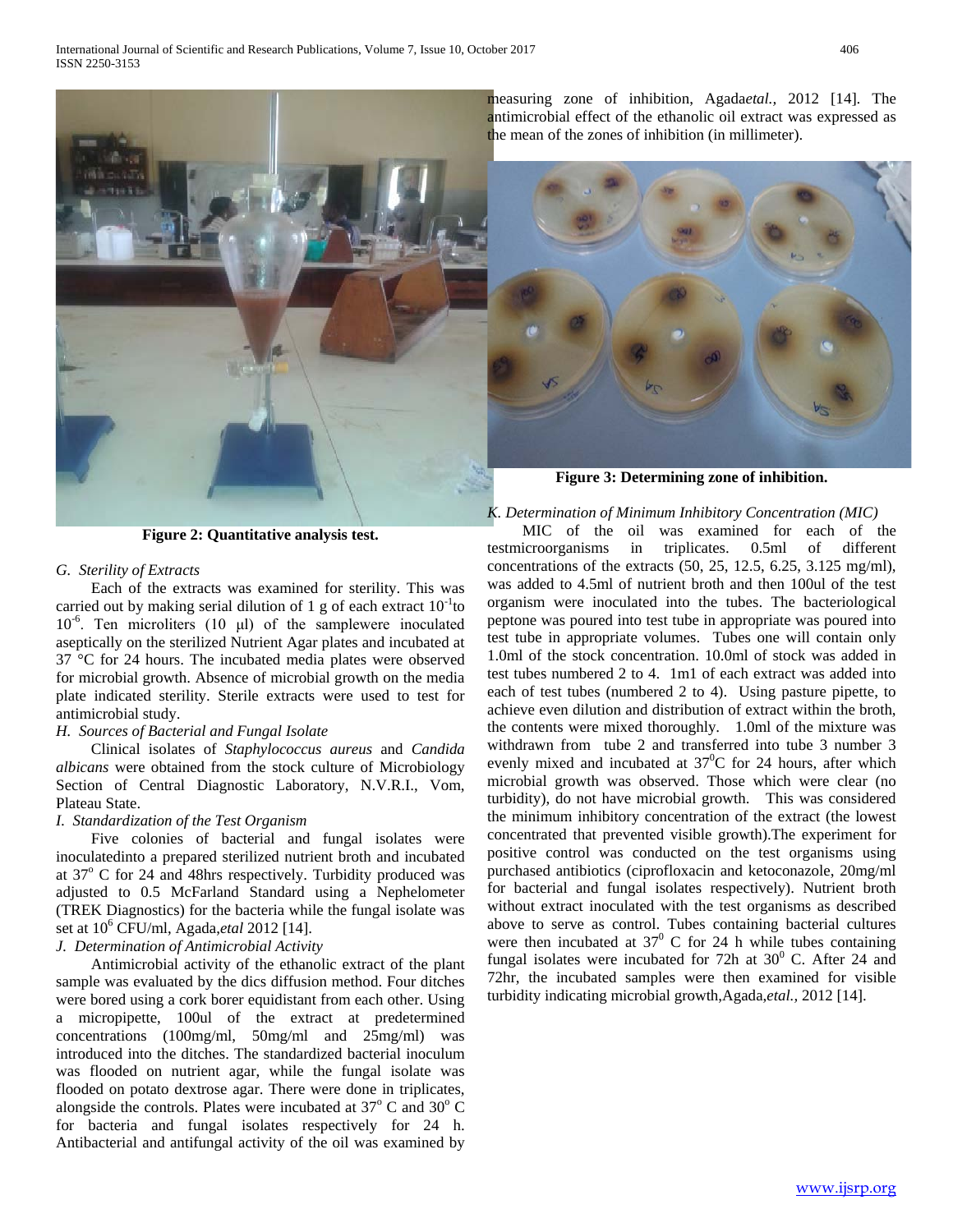# **Figure 4: Determining MIC**

## *M. Determination of Minimum Bactericidal and Fungicidal Concentration (MBC and MFC)*

 Using a sterile wire loop, aloopful of broth from incubated tubes showingno growth were streaked on sterile nutrient agar and potato dextrose agar for bacterial and fungi respectively. Nutrient agar and potato dextrose agar were streaked with the test organisms to serve as control. Plates inoculated with bacteria were then incubated at  $37^{\circ}$  C for 24 h while fungi inoculated plates were incubated at  $30^{\circ}$  C for 72 h. After incubation, the concentration at which no growth was observed was recorded as the MBC, Agada,*etal.,* 2012 [14].



**Figure 5: Determining MBC and MFC.**

#### *N. Statistical Analysis.*

ISSN 2250-31533

 Data collected were analyzed using analysis of variance, ANOVA to determine the significant difference between the

concentrations of the *Vitellariaparadoxa* plant extract and mean separation were made using Duncan multiple ratio test, DMRT.

# III. RESULTS AND DISCUSSION

# *A. Results*

#### **Table 1: Phytochemical and quantitative composition of** *Vitellaria***paradoxa seed oil extract**

| s/no | Sample          | constituent     | <b>Test</b>              | <b>Colour observed</b> | <b>Result</b> | Quantity                 |
|------|-----------------|-----------------|--------------------------|------------------------|---------------|--------------------------|
|      |                 |                 | <b>Reaction</b>          |                        |               | $(\%)$                   |
|      | V.paradoxa      | <b>Saponins</b> | Frothing                 |                        | $^{+}$        | 0.41                     |
|      | oil<br>seed     | <b>Tannins</b>  | Precipitate              | Dark green             | $^{+}$        | 0.27                     |
|      | extract $(25g)$ | Alkaloid        | Precipitate              | Reddish brown          | $^{+}$        | 0.25                     |
| 3    |                 | Flavonoid       | $\overline{\phantom{0}}$ |                        | -             |                          |
|      |                 | Phenols Steroid | Precipitate              | Light brown            | $^{+}$        | 0.28                     |
|      |                 | Carbohydrate    | $\overline{\phantom{0}}$ |                        |               | $\overline{\phantom{0}}$ |
|      |                 | Resins          | Forming                  | <b>Brown</b>           | $^+$          | 0.27                     |
| 6    |                 |                 | Forming                  | Bluish                 |               | 0.24                     |
|      |                 |                 |                          |                        |               |                          |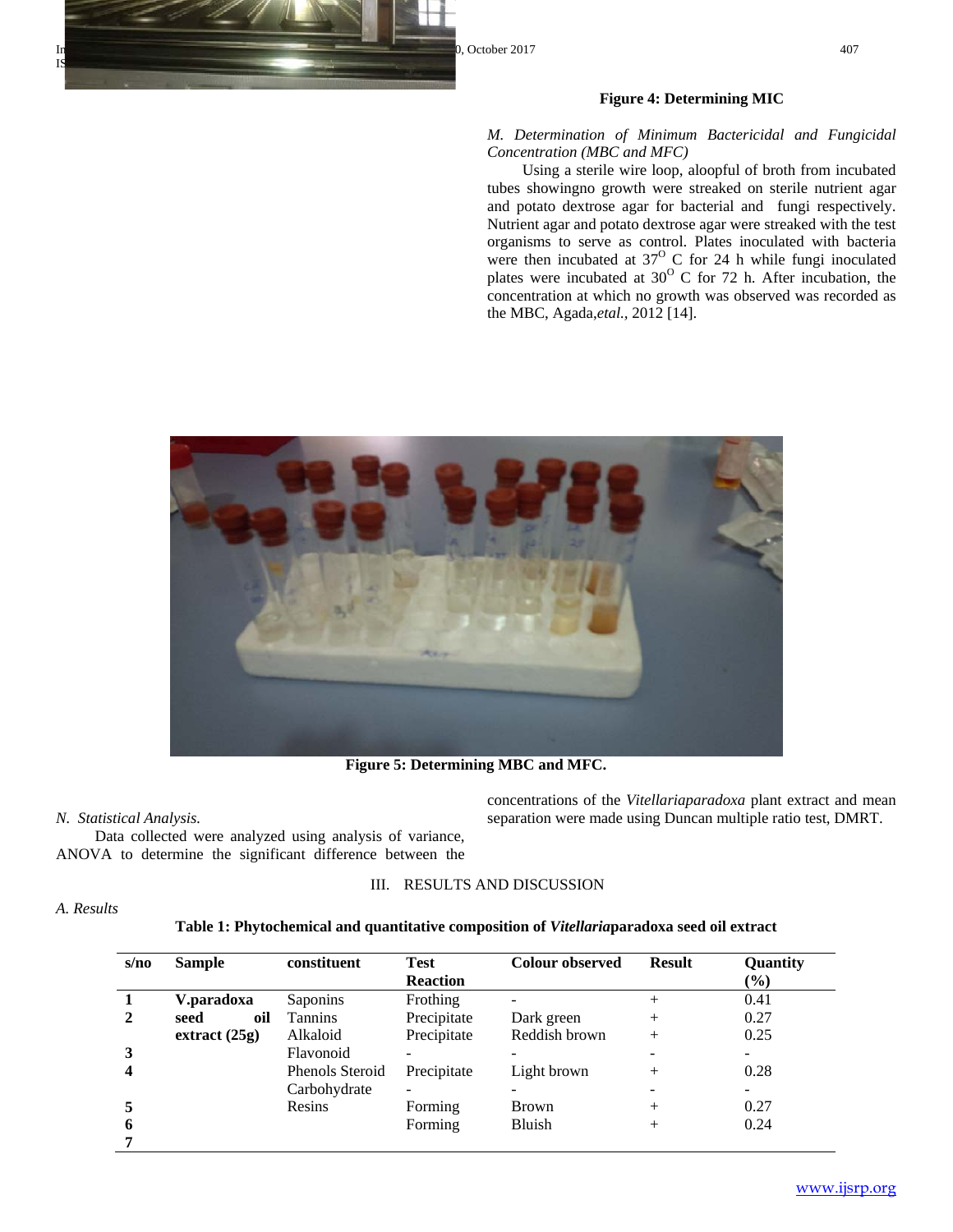## **8** Key :(+) = present (-) = absent.

# **Table 2: Effects of difference of concentrationsextract (mg/ml) on** *Candida albicans and Staphylococcus aureus*

| Concentration | Candida albicans  | Staphylococcus aureus |
|---------------|-------------------|-----------------------|
| (mg/ml)       | (mm)              | $(\mathbf{mm})$       |
| 100           | 16.7 <sup>a</sup> | 20.7 <sup>a</sup>     |
| 50            | 13.0 <sup>b</sup> | $17.6^{b}$            |
| 25            | $10.3^\circ$      | $13.6^\circ$          |
| Control       | $0.00^d$          | 0.00 <sup>d</sup>     |

Means followed by the same superscript are not significantly different (p>0.05) LSD at (0.05)

# **Table 3: Effects of Ethanolic Extract on Minimum Inhibitory Concentration against** *Candida. Albicans*

|             | 25               | 12.5           | 6.25                     | 3.125  | 1.5625 | 0.7812 | <b>MIC</b><br>(mg/ml) |
|-------------|------------------|----------------|--------------------------|--------|--------|--------|-----------------------|
| C. albicans | $\sim$ 100 $\pm$ | $\sim$         | ٠                        |        |        | +      | 6.25                  |
| + control   | 20               | 10             |                          | 2.5    | 1.25   | 0.625  | <b>MIC</b>            |
|             |                  |                |                          |        |        |        | (mg/ml)               |
|             |                  | $\blacksquare$ | $\overline{\phantom{0}}$ | $\sim$ | ۰.     | +      | 1.25                  |

Key: - no visible turbidity,  $+$  visible turbidity

# **Table 4: Effects of Ethanolic Extract on Minimum Fungicidal Concentration against** *C. albicans*

|             | 25                       | 12.5                     | 6.25 | 3.125 | .5625 | 0.7812 | <b>MFC</b> |
|-------------|--------------------------|--------------------------|------|-------|-------|--------|------------|
|             |                          |                          |      |       |       |        | (mg/ml)    |
| C. albicans | $\sim$                   | $\sim$                   |      |       |       |        | 12.5       |
| $+C$ .      | 20                       | 10                       |      | 2.5   | .25   | 0.625  |            |
|             | $\overline{\phantom{a}}$ | $\overline{\phantom{a}}$ |      |       |       |        | 10         |

**Key: - no growth; + growth** 

# **Table 5: Effects of Ethanolic Extract on Minimum Inhibitory Concentration against** *Staphylococcus aureus*

|             | 25                       | 12.5                     | 6.25                     | 3.125                    | 1.5625                   | 0.7812                   | MIC<br>(mg/ml) |
|-------------|--------------------------|--------------------------|--------------------------|--------------------------|--------------------------|--------------------------|----------------|
| S. aureus   | $\overline{\phantom{a}}$ | $\sim$                   | $\overline{\phantom{a}}$ | ۰                        |                          |                          | 3.125          |
| $+$ control | 20                       | 10                       |                          | 2.5                      | 1.25                     | 0.625                    | <b>MIC</b>     |
|             |                          |                          |                          |                          |                          |                          | (mg/ml)        |
|             | $\overline{\phantom{0}}$ | $\overline{\phantom{0}}$ | $\overline{\phantom{0}}$ | $\overline{\phantom{0}}$ | $\overline{\phantom{0}}$ | $\overline{\phantom{a}}$ | 0.625          |

**Key: - no visible turbidity, + visible turbidit**

# **Table 6: Effects of Ethanolic Extract on Minimum Bactericidal Concentration against** *Staphylococcus aureus*

|           | 25                       | 12.5                     | 6.25                     | 3.125                    | 1.5625                   | 0.7812 | <b>MBC</b> |
|-----------|--------------------------|--------------------------|--------------------------|--------------------------|--------------------------|--------|------------|
|           |                          |                          |                          |                          |                          |        | (mg/ml)    |
| S. aureus | $\sim$                   | $\sim$                   | $\sim$                   |                          |                          |        | 6.25       |
| $+ C.$    | 20                       | 10                       |                          | 2.5                      | .25                      | 0.625  |            |
|           | $\overline{\phantom{0}}$ | $\overline{\phantom{0}}$ | $\overline{\phantom{0}}$ | $\overline{\phantom{a}}$ | $\overline{\phantom{m}}$ |        | 1.25       |

Key: - no growth; + growth

POSITIVE CONTROL: *C. albicans*Ketoconazole 20 mg/ml, *S. aureus* Ciprofloxacin 20mg *B.Discussion*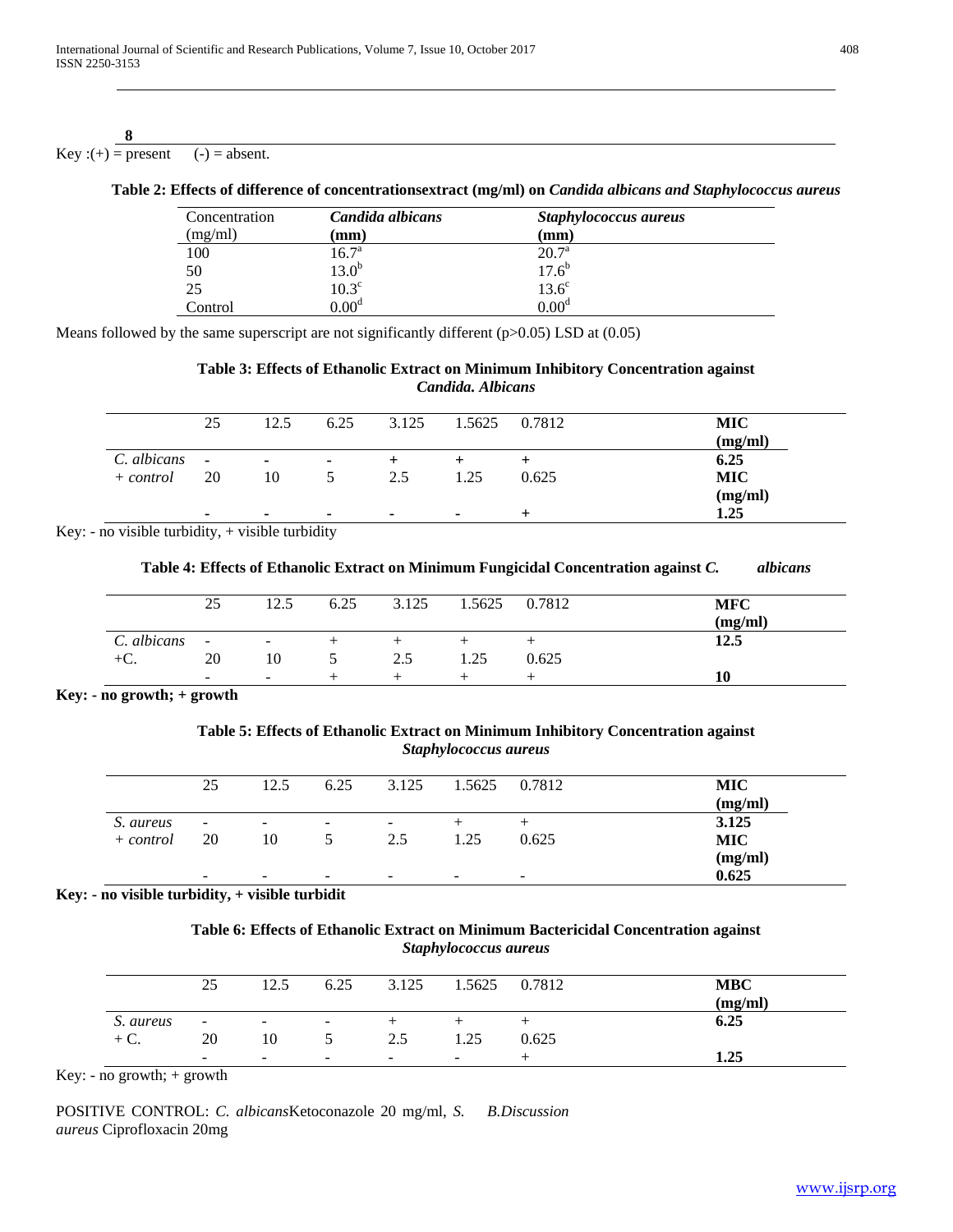Analysis of the plant extracts revealed the presence of phytochemicals such as tannins, flavonoids, saponins, glycosides, steroids, resins and alkaloids.The presence of tannin, alkaloid, Saponin, has been reported to possess antimicrobial activities on different organism,Akujobi,*et al*., 2004 [15]. Bioactive components of plant extracts affect the cell membrane integrity microorganisms, Ibekwe*et al.,* 2000 [16].

The zone of inhibition with highest diameter as indicated in table 4 was obtained using 100mg of the extract which gave 20.7mm and the lowest ZOI is 10.3mm at the lowest concentration (25mg). Decrease indifferent extract concentration led to a direct reduction of the inhibition zone around each test microorganism. Similar observationby Adamu,*et al.*2013 [17] and Arekemase,*et al*. 2013 [18]had suggested that higher concentrations of antimicrobial compounds gave appreciable antimicrobial efficacy.

 The pattern of antimicrobial activities of the plant extracts and the zone of inhibition (mm) of the bacteria and fungi are in agreement with Adegboye,*etal*.2008 [19], who revealed varying degrees of against gram negative bacteria. The plant had profound activities against both fungi and bacteria. There was however, more activity against the bacteria organism than the fungi.Pelczar*et al*. 1993 [20] suggested that the difference in susceptibility of microoganismsto various antimicrobial agents probably depends onstructural differences in their cell walls. For example,amount of peptidoglycan, presence of receptors andlipids, nature of cross linking, activity of autolyticenzymes that determined the penetration, binding andactivity of the antimicrobial agents.The marked difference in the effects of the extracts onthe organism therefore, is suggestive of the activityagainst cell wall components of the organism. Theantimicrobial substance appears to exert antimicrobialactivity by inhibiting the growth of and by killing the sensitive microbe. This particular finding was alsoencountered by Emeruwa, 1982 [21] in his study on theantimicrobial substance from *Carica papaya* fruit extract.

 *Staphylococcus aureus* and *Candida albicans* were susceptible to ethanolic seed oil extract of *V. paradoxa* at 50mg/ml and 25mg/ml, concentrations. This corroborated the claims of Esimone*et al*.2008 [22], that wider range of susceptibility are usually recorded by gram negative bacteria. The lowest inhibitory concentration of 6.25mg/ml and 12.5mg/ml recorded for *Candida albicans*and *Staphylococcus aureus* were similar to 12.5mg/ml of Combretumsp reported by Esimone*et al.* 2008 [22], inhibition against *Salmonella typhi*.

 The lowest minimum bactericidal and fungicidal concentrations 6.25 and 3.125mg/ml respectively of the seed oil extracts against test organisms confirmed the findings of Anibijuwon and Udeze, 2009 [23] who posited that methanolic extracts of *Combretumadenogonium* showed activities against *S.aureus* This result also correlates with the work of Mann *etal*. 2011 [24] who reported that the methanolic and hexane extracts of *Bombaxbuonopozense* had antimicrobial activity against *Aspergillusniger, Staphylococcus aureus* and *Escherichia coli*.

# IV. CONCLUSION

 The result obtained in this research work indicatesthat the leaves of *Vitellariaparadoxa*containantimicrobial substances which is both bacteriostaticand bacteriocidaland fungistatic and fungicidal on *Staphylococcus aureus* and *Candida albicans*.However the varied widely in their degree of susceptibility to the plant extracts. Through such research as this, natural product of plant origin have been obtained for human use. For instance, *Aloe vera*product from Ghana are a source of export earning for that country. Several herbal products are known to be produced in india today including herbal toothpaste which are in Nigeria markets.Further studies involving other concentrations not considered in the current effort should be carried out.Other vegetative parts of the plant should be screened for their phytochemicals and their antimicrobial potentials.

## ACKNOWLEDGMENTS

 The authors thank the management of Federal College of Forestry, Jos for technical support through-out the study and NVRI Jos for supply of standard strain of bacteria and fungi used in the study.

#### **REFERENCES**

- [1] H. Ammara, R. Salma, D. Farah, M. Shahid. 2009. Antimicrobial activity of some plant extracts having hepatoprotective effects. Journal of Medicinal Plants Research,2009, Vol. 3(1), pp. 020-023.
- [2] H.O. Edoga, D.E. Okwu, B.O. Mbaebie. Phytochemicals constituents of some Nigerian medicinal plants. Afr. J. Biotechnol., 2005, 4(7): 685-688.
- [3] D.S. Sandhu,M. Heinrich. The use of health foods, spices and other botanicals in the Sikh community in London. *Phytotherapy Res.*2005, 19:633–42.
- [4] M.P. Gupta, P.N. Solis, A.I. Calderon, F. Guionneau-Sinclair,M. Correa,C. Galdames,C. Guerra,A. Espinosa,G.I. Alvenda,G. Robles,R. Ocampo. "Medical ethnobotany of the Teribes of Bocas del Toro, Panama". J.Ethnopharmacol. 2005, 96:389–401.
- [5] J.J Rojas,V.J. Ochoa,S.A Ocampo,J.F. Muñoz. Screening for antimicrobial activity of ten medicinal plants used in Colombian folkloric medicine: A possible alternative in the treatment of nonnosocomial infections. BMC Compelmentary and Alternative Medicine. 2006, 6:2.
- [6] M.A Gardam. Is methicillin-resistant *Staphylococcus aureus*an emerging community pathogen? A review of the literature. Can. J. Infect. Dis. 2001, 11:202-211.
- [7] A.D. Lepape. Monnet on behalf of participating members of the European Society of Intensive Care Medicine (ESICM). Experience of European 68 intensive care physicians with infections due to antibiotic-resistant bacteria. Euro Surveill. 2009, 14(45): pii=19393. Accessed November 10, 2011, at [http://www.eurosurveillance.org/ViewArticle.aspx?Ar](http://www.eurosurveillance.org/ViewArticle.aspx?A)ticleId=19393.
- [8] D.S. Alviano, C.S. Alviano. Plant extracts: search for new alternatives to treat microbial diseases. Curr. Pharm. Biotechnol*.* 2009, 10:106-121.
- [9] S. Hemaiswarya, A.K. Kruthiventi, and M. Doble. Synergism between natural products and antibiotics against infectious diseases. Phytomedicine2008, 15:639-652.
- [10] G.B. Mahady. Medicinal plants for the prevention and treatment of bacterial infections. Curr. Pharm. Des. 2005 11:2405-2427.
- [11] W.R. Bidlack, S.T. Omaye, M.S. Meskin, and D.K.W. Topham.*Phytochemicals asBioactive Agents*. CRC press, Boca Raton, FL. 2000.
- [12] U.G. Akpan, A. Jimoh, A.D. Mohammed. Extraction, characterization and modification of castor seed oil. Leonardo Electronic Journal of Practices and Technologies, 2005.
- [13] K. A.Ajijolakewu, F. J.Awarun. Comparative Antibacterial Efficacy of Vitellariaparadoxa(Shea Butter Tree) Extracts against Some Clinical Bacterial Isolates. *Not SciBiol,* 2015, 7(3):264-268*.*
- [14] G.O.A. Agada, S.C. Chollom, J.G. Gotep, N.N. Gambo, A.D. Tyem, I.O. Okeke, O.O. Nwankiti,A.E.J. Okwori. Evaluation of Antimicrobial Potential of Ethanolic Leaf and Stem Bark Extracts of *Tamarindusindica. International Journal of Applied Microbiology Science,* 2012, 1, 26-34.